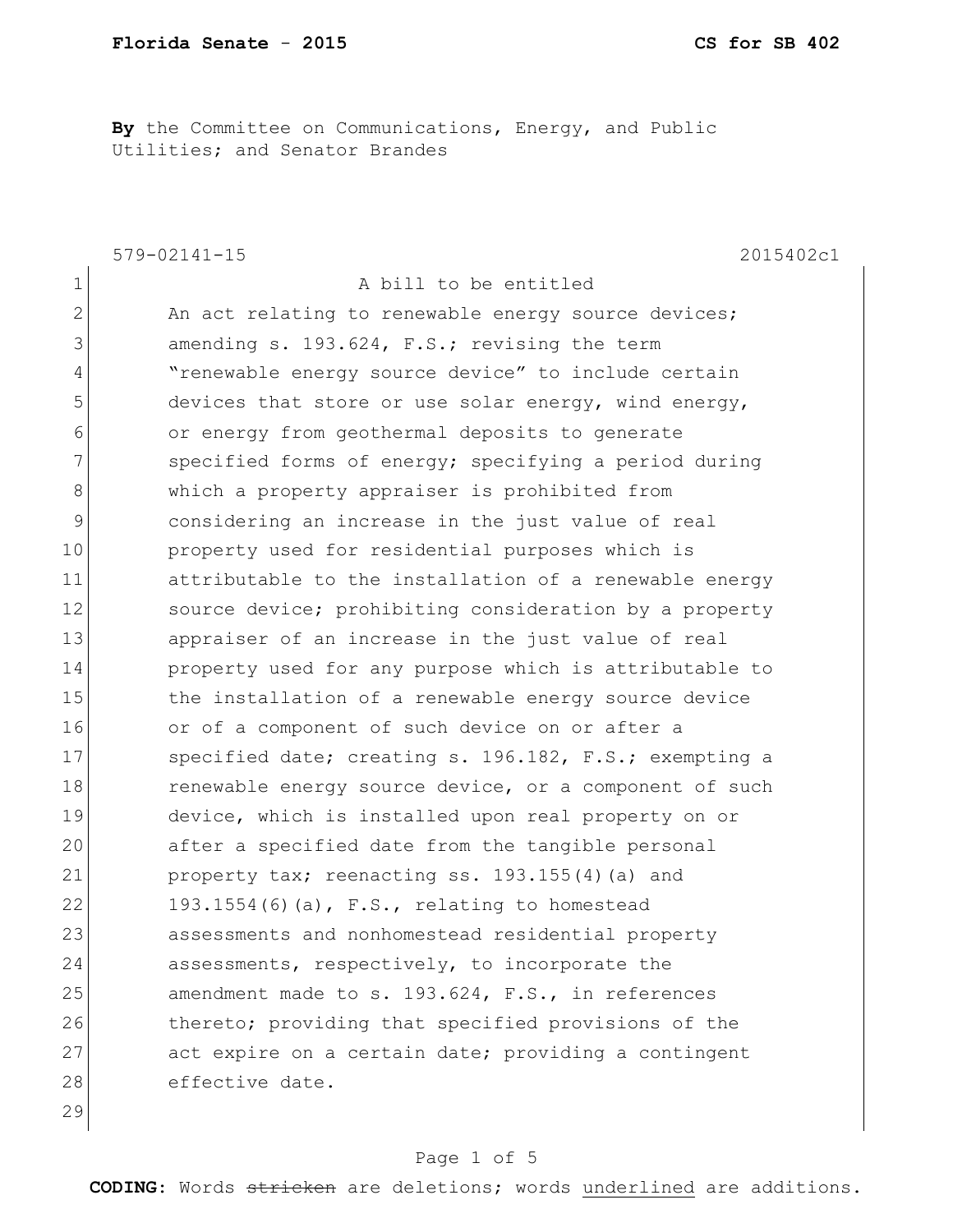|    | $579 - 02141 - 15$<br>2015402c1                                  |
|----|------------------------------------------------------------------|
| 30 | Be It Enacted by the Legislature of the State of Florida:        |
| 31 |                                                                  |
| 32 | Section 1. Section 193.624, Florida Statutes, is amended to      |
| 33 | read:                                                            |
| 34 | 193.624 Assessment of real residential property.-                |
| 35 | (1) As used in this section, the term "renewable energy          |
| 36 | source device" means any of the following equipment that         |
| 37 | collects, transmits, stores, or uses solar energy, wind energy,  |
| 38 | or energy derived from geothermal deposits:                      |
| 39 | (a) Solar energy collectors, photovoltaic modules, and           |
| 40 | inverters.                                                       |
| 41 | (b) Storage tanks and other storage systems, excluding           |
| 42 | swimming pools used as storage tanks.                            |
| 43 | (c) Rockbeds.                                                    |
| 44 | (d) Thermostats and other control devices.                       |
| 45 | (e) Heat exchange devices.                                       |
| 46 | (f) Pumps and fans.                                              |
| 47 | (g) Roof ponds.                                                  |
| 48 | (h) Freestanding thermal containers.                             |
| 49 | (i) Pipes, ducts, refrigerant handling systems, and other        |
| 50 | equipment used to interconnect such systems; however, such       |
| 51 | equipment does not include conventional backup systems of any    |
| 52 | type.                                                            |
| 53 | Windmills and wind turbines.<br>(†)                              |
| 54 | Wind-driven generators.<br>(k)                                   |
| 55 | (1) Power conditioning and storage devices that store or         |
| 56 | use solar energy, wind energy, or energy derived from geothermal |
| 57 | deposits to generate electricity or mechanical forms of energy.  |
| 58 | (m) Pipes and other equipment used to transmit hot               |
|    |                                                                  |

## Page 2 of 5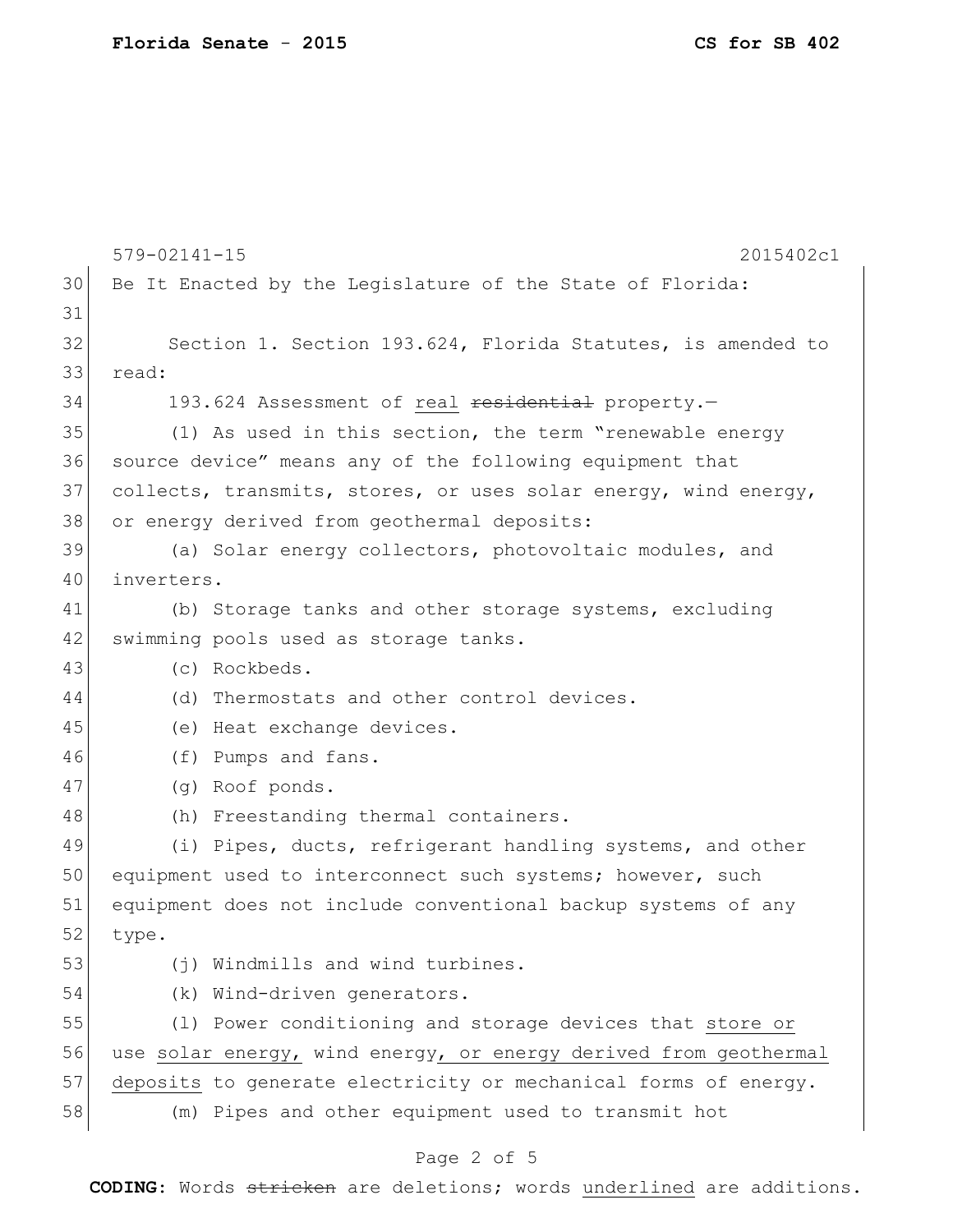579-02141-15 2015402c1 59 geothermal water to a dwelling or structure from a geothermal 60 deposit. 61 (2) In determining the assessed value of new and existing 62 real property used for: 63 (a) Residential purposes, an increase in the just value of 64 the property attributable to the installation of a renewable 65 energy source device between January 1, 2013, and December 31, 66 2016, may not be considered. 67 (b)  $(3)$  Any purpose, an increase in the just value of the 68 property attributable This section applies to the installation 69 of a renewable energy source device or of a component of such 70 device installed on or after January 1, 2017, may not be 71 considered January 1, 2013, to new and existing residential real 72 property. 73 Section 2. Section 196.182, Florida Statutes, is created to 74 read: 75 196.182 Exemption of renewable energy source devices and 76 components.—A renewable energy source device, as defined in s. 77 193.624, or a component of such device, which is installed upon 78 real property on or after January 1, 2017, is exempt from the 79 tangible personal property tax. 80 Section 3. For the purpose of incorporating the amendment 81 made by this act to section 193.624, Florida Statutes, in a 82 reference thereto, paragraph (a) of subsection (4) of section 83 193.155, Florida Statutes, is reenacted to read: 84 193.155 Homestead assessments.—Homestead property shall be

85 assessed at just value as of January 1, 1994. Property receiving 86 the homestead exemption after January 1, 1994, shall be assessed 87 at just value as of January 1 of the year in which the property

## Page 3 of 5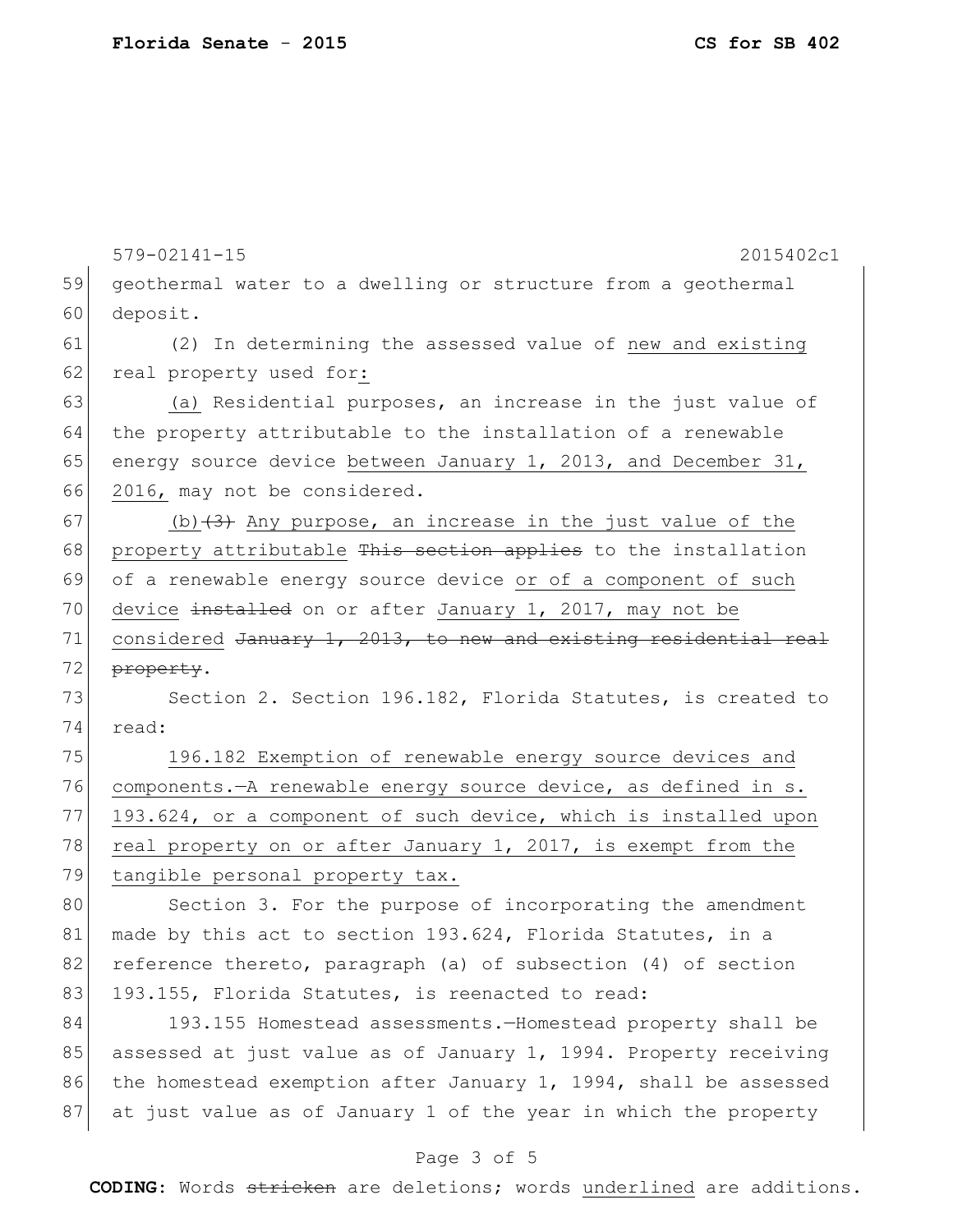|     | $579 - 02141 - 15$<br>2015402c1                                  |
|-----|------------------------------------------------------------------|
| 88  | receives the exemption unless the provisions of subsection (8)   |
| 89  | apply.                                                           |
| 90  | $(4)$ (a) Except as provided in paragraph (b) and s. 193.624,    |
| 91  | changes, additions, or improvements to homestead property shall  |
| 92  | be assessed at just value as of the first January 1 after the    |
| 93  | changes, additions, or improvements are substantially completed. |
| 94  | Section 4. For the purpose of incorporating the amendment        |
| 95  | made by this act to section 193.624, Florida Statutes, in a      |
| 96  | reference thereto, paragraph (a) of subsection (6) of section    |
| 97  | 193.1554, Florida Statutes, is reenacted to read:                |
| 98  | 193.1554 Assessment of nonhomestead residential property.-       |
| 99  | $(6)$ (a) Except as provided in paragraph (b) and s. 193.624,    |
| 100 | changes, additions, or improvements to nonhomestead residential  |
| 101 | property shall be assessed at just value as of the first January |
| 102 | 1 after the changes, additions, or improvements are              |
| 103 | substantially completed.                                         |
| 104 | Section 5. The amendment made by this act to s. 193.624,         |
| 105 | Florida Statutes, expires December 31, 2036, and the text of     |
| 106 | that section shall revert to that in existence on December 31,   |
| 107 | 2016, except that any amendments to such text enacted other than |
| 108 | by this act shall be preserved and continue to operate to the    |
| 109 | extent that such amendments are not dependent upon the portion   |
| 110 | of text which expires pursuant to this section.                  |
| 111 | Section 6. Section 196.182, Florida Statutes, as created by      |
| 112 | this act, expires December 31, 2036, and shall be repealed on    |
| 113 | that date.                                                       |
| 114 | Section 7. This act shall take effect January 1, 2017, if        |
| 115 | CS for SJR 400, or a similar joint resolution having             |
| 116 | substantially the same specific intent and purpose, is approved  |
|     |                                                                  |

## Page 4 of 5